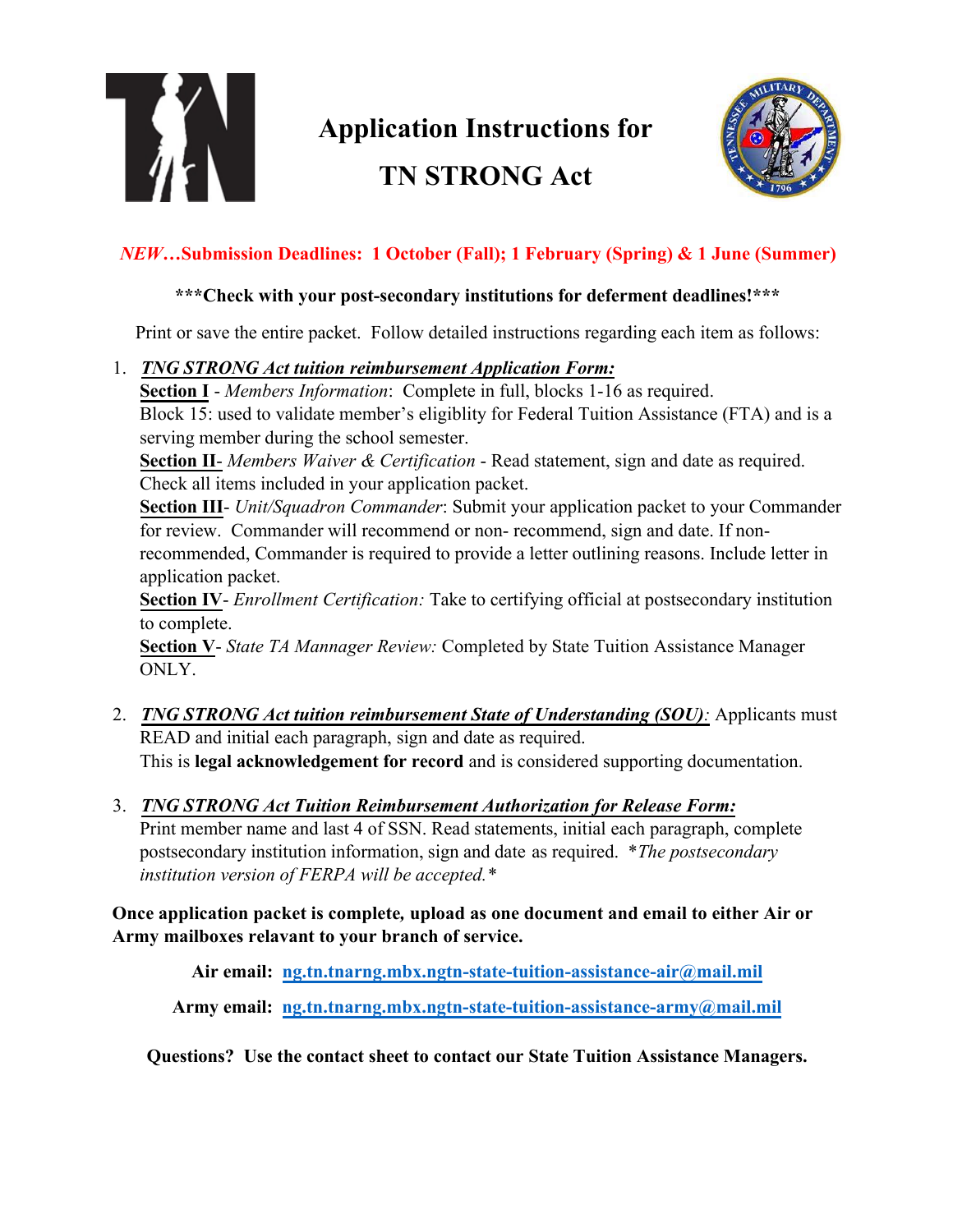T**N STRONG Act Contact Information**

**Website for current TN STRONG Act Information:**



**<http://tn.gov/military/section/education-incentives>**

**Air Guard State Tutition Assistance Manager**

MSgt Joseph Wilson – Commercial: (615) 313-0849

**Air Email: [ng.tn.tnarng.mbx.ngtn-state-tuition-assistance-air@mail.mil](mailto:ng.tn.tnarng.mbx.ngtn-state-tuition-assistance-air@mail.mil)**

**Army Guard State Tuition Assistance Manager**

SFC Stephen Biase – Commercial: (615) 313-0737

**Army Email: [ng.tn.tnarng.mbx.ngtn-state-tuition-assistance-army@mail.mil](mailto:ng.tn.tnarng.mbx.ngtn-state-tuition-assistance-army@mail.mil)**

**TN STRONG Act Outreach NCO** 

SSG Joseph Baydoun- Commercial: (615)313-2697; Cell: (629) 395-3437

**Email: [ioseph.h.baydoun.mil@mail.mil](mailto:ioseph.h.baydoun.mil@mail.mil)**



SERVICE MEMBERS ACHIEVING RELEVANT TRAINING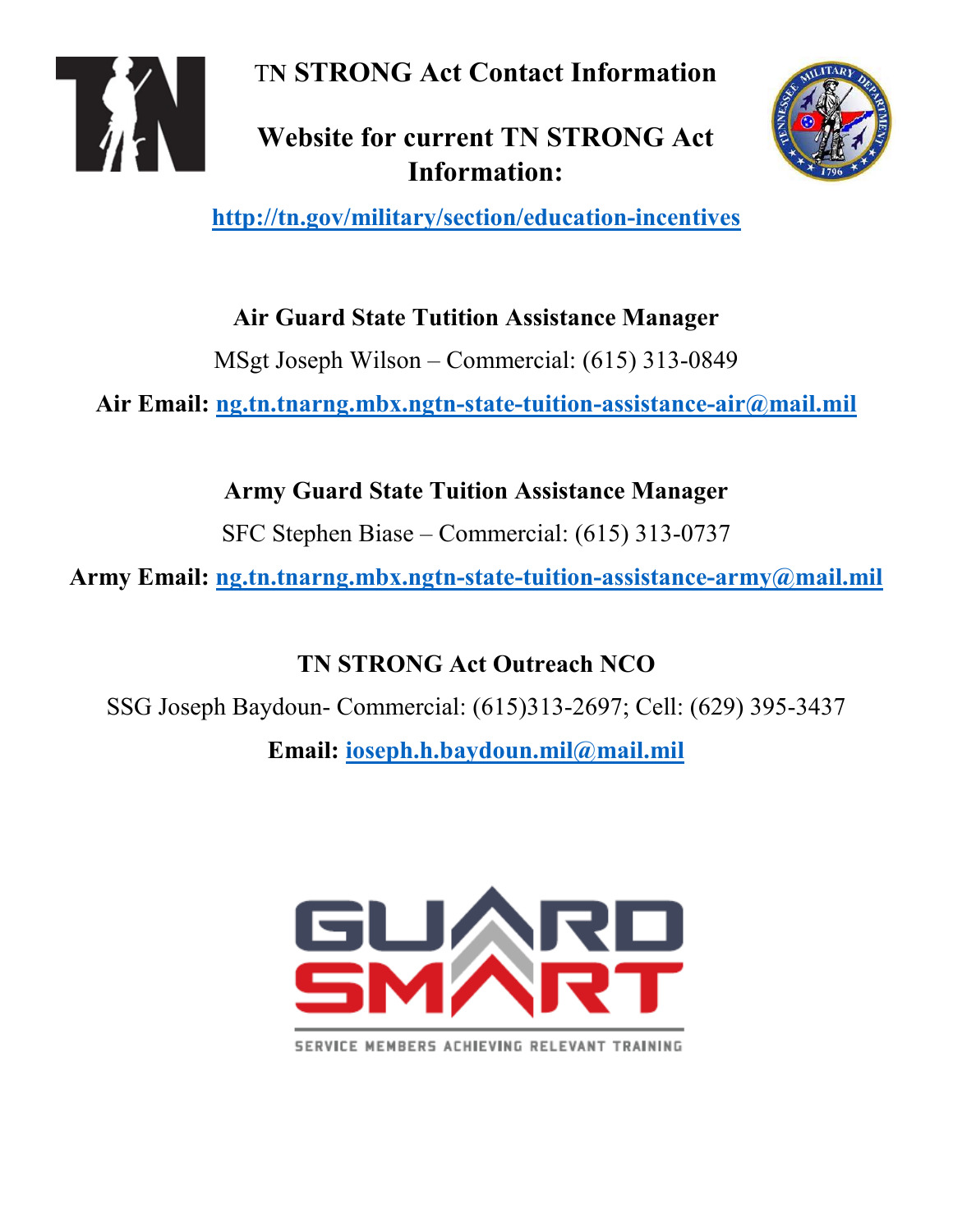### **Tennessee National Guard Application for the STRONG Act Tuition Reimbursement Program**

"This document contains information exempt from mandatory disclosure under the FOIA. Exemption 5 U.S.C. 553(b) (6) applies. This document also contains personal information that is protected by the Privacy Act of 1974 and must be safeguarded from unauthorized disclosure"

| <b>SECTION I - MEMBER'S INFORMATION</b>                                                                                                                                                                                    |                                                                       |                                                                   |               |            |                         |  |  |
|----------------------------------------------------------------------------------------------------------------------------------------------------------------------------------------------------------------------------|-----------------------------------------------------------------------|-------------------------------------------------------------------|---------------|------------|-------------------------|--|--|
| 1. Member's Name (Last, First, MI):                                                                                                                                                                                        | 2.Gender(M/F)                                                         | 3. Date of Birth                                                  | 4.Rank/Grade  | 5. SSN:    |                         |  |  |
|                                                                                                                                                                                                                            |                                                                       | (YYYYMMDD)                                                        |               |            |                         |  |  |
|                                                                                                                                                                                                                            |                                                                       |                                                                   |               |            |                         |  |  |
| 6. Permanent Home Address:                                                                                                                                                                                                 |                                                                       | 7. City                                                           |               | 8. State:  | 9. Zip Code:            |  |  |
|                                                                                                                                                                                                                            |                                                                       |                                                                   |               |            |                         |  |  |
| 10. Phone Number (Home, Cell, Work)                                                                                                                                                                                        |                                                                       | 11. Valid Email Address (Work, Civilian, Military)                |               |            |                         |  |  |
|                                                                                                                                                                                                                            |                                                                       |                                                                   |               |            |                         |  |  |
|                                                                                                                                                                                                                            |                                                                       |                                                                   |               |            |                         |  |  |
| 12. Unit of Assignment / City:                                                                                                                                                                                             |                                                                       | $\Box$ Air Guard<br>$\Box$ Army Guard<br>132a. Branch Of Service: |               |            |                         |  |  |
|                                                                                                                                                                                                                            | 13b. Duty Status: $\Box$ Traditional $\Box$ Active Guard Reserve(AGR) |                                                                   |               |            |                         |  |  |
| 14. Highest Level of Education Completed:                                                                                                                                                                                  | 15. Enlistment Date:                                                  |                                                                   | 16. ETS Date: |            |                         |  |  |
| $\Box$ HS Graduate/GED<br>$\Box$ Associate's Degree                                                                                                                                                                        |                                                                       | (YYYYMMDD)                                                        |               | (YYYYMMDD) |                         |  |  |
|                                                                                                                                                                                                                            |                                                                       |                                                                   |               |            |                         |  |  |
| $\Box$ Some College<br>$\Box$ Bachelor's Degree                                                                                                                                                                            |                                                                       |                                                                   |               |            |                         |  |  |
| <b>SECTION II - MEMBERS WAIVER &amp; CERTIFICATION</b>                                                                                                                                                                     |                                                                       |                                                                   |               |            |                         |  |  |
| By signing this form, I agree to have my transcript, itemized bill and withdrawal information released to the TNG                                                                                                          |                                                                       |                                                                   |               |            |                         |  |  |
| JFHQ A-1/JFHQ G-1. I understand that my acceptence for the STRONG Act tuition reimbursement program is<br>based upon availability of funding. I have carefully read the attached SOU and all questions have been explained |                                                                       |                                                                   |               |            |                         |  |  |
| to my satisfaction.                                                                                                                                                                                                        |                                                                       |                                                                   |               |            |                         |  |  |
|                                                                                                                                                                                                                            |                                                                       |                                                                   |               |            | Date Signed (YYYYMMDD): |  |  |
| Member's Signature:                                                                                                                                                                                                        |                                                                       |                                                                   |               |            |                         |  |  |
| <b>SECTION III - UNIT/SQUADRON COMMANDER</b>                                                                                                                                                                               |                                                                       |                                                                   |               |            |                         |  |  |
| I certify that the Member is a satisfactory participant in good standing with less that 9 unexcused absences form                                                                                                          |                                                                       |                                                                   |               |            |                         |  |  |
| UTAs within any 12 month period with my respective unit as prescribed in AR 135-91, AR 350-1, or AFI 36-                                                                                                                   |                                                                       |                                                                   |               |            |                         |  |  |
| 3209. Further I certify that he/she meets the eligible criteria outlined in Rule 0930-02-01 of the policy for the                                                                                                          |                                                                       |                                                                   |               |            |                         |  |  |
| <b>STRONG Act Program.</b><br>Date Signed (YYYYMMDD)                                                                                                                                                                       |                                                                       |                                                                   |               |            |                         |  |  |
| $\Box$ Non-Recommend<br>$\Box$ Recommend                                                                                                                                                                                   |                                                                       |                                                                   |               |            |                         |  |  |
|                                                                                                                                                                                                                            |                                                                       |                                                                   |               |            |                         |  |  |
|                                                                                                                                                                                                                            |                                                                       |                                                                   |               |            |                         |  |  |
| Commander's Printed Name:<br>Commanders's Signature:                                                                                                                                                                       |                                                                       |                                                                   |               |            |                         |  |  |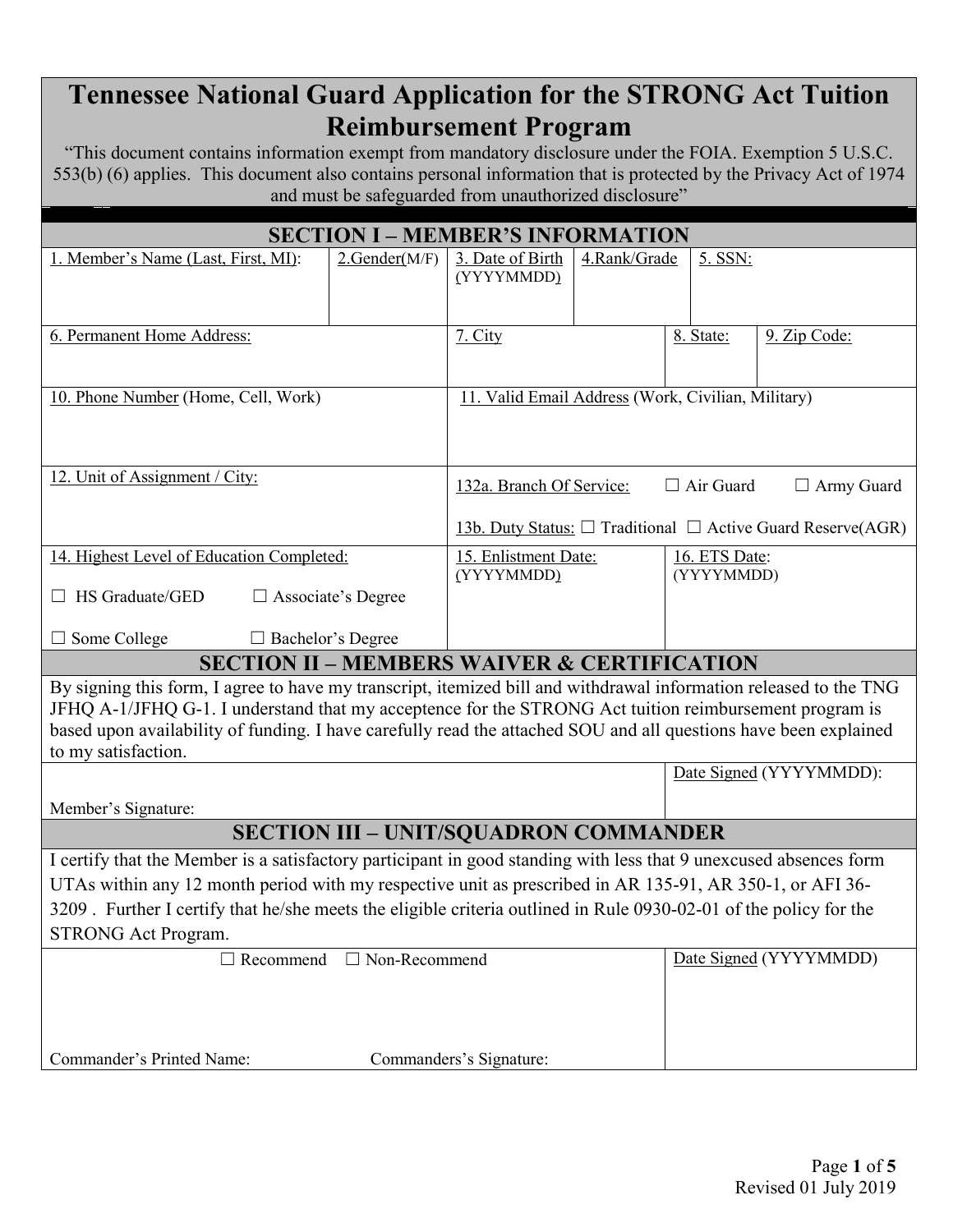| <b>SECTION IV-Enrollment Certification</b><br>**** Filled by Certification Official at Postsecondary Institution****                                                                                                                                                                  |                                                                                                        |  |                                |                        |                           |  |                               |                                |
|---------------------------------------------------------------------------------------------------------------------------------------------------------------------------------------------------------------------------------------------------------------------------------------|--------------------------------------------------------------------------------------------------------|--|--------------------------------|------------------------|---------------------------|--|-------------------------------|--------------------------------|
| "This document contains information exempt from mandatory disclosure under the FOIA. Exemption 5 U.S.C. 553(b) (6)<br>applies. This document also contains personal information that is protected by the Privacy Act of 1974 and must be<br>safeguarded from unauthorized disclosure" |                                                                                                        |  |                                |                        |                           |  |                               |                                |
| Request the <b>postsecondary institution provide</b> the following information in order to certify member's enrollment                                                                                                                                                                |                                                                                                        |  |                                |                        |                           |  |                               |                                |
|                                                                                                                                                                                                                                                                                       | to complete the application packet for TN STRONG Act tuition reimbursement as outlined in the State of |  |                                |                        |                           |  |                               |                                |
| Tennessee Public Chapter No. 229 And<br>Rule 0930-02-01.                                                                                                                                                                                                                              |                                                                                                        |  |                                |                        |                           |  |                               |                                |
| Name of Student (Last, First, Middle Initial):                                                                                                                                                                                                                                        |                                                                                                        |  | SSN: (Last 4)<br>Degree Major: |                        |                           |  |                               |                                |
|                                                                                                                                                                                                                                                                                       |                                                                                                        |  |                                |                        |                           |  |                               |                                |
|                                                                                                                                                                                                                                                                                       |                                                                                                        |  |                                | <b>ENROLLMENT DATA</b> |                           |  |                               |                                |
| Class Start/End Dates<br>(YYYYMMDD)                                                                                                                                                                                                                                                   | Course Number                                                                                          |  | Course Title                   |                        | Credit/Clock<br>Hour Cost |  | Total<br>Hours                | <b>Total Course</b><br>Charges |
| <b>START</b><br><b>END</b>                                                                                                                                                                                                                                                            |                                                                                                        |  |                                |                        |                           |  |                               |                                |
|                                                                                                                                                                                                                                                                                       |                                                                                                        |  |                                |                        |                           |  |                               |                                |
|                                                                                                                                                                                                                                                                                       |                                                                                                        |  |                                |                        |                           |  |                               |                                |
|                                                                                                                                                                                                                                                                                       |                                                                                                        |  |                                |                        |                           |  |                               |                                |
|                                                                                                                                                                                                                                                                                       |                                                                                                        |  |                                |                        |                           |  |                               |                                |
|                                                                                                                                                                                                                                                                                       |                                                                                                        |  |                                |                        |                           |  |                               |                                |
|                                                                                                                                                                                                                                                                                       |                                                                                                        |  |                                |                        |                           |  |                               |                                |
|                                                                                                                                                                                                                                                                                       |                                                                                                        |  |                                |                        |                           |  |                               |                                |
|                                                                                                                                                                                                                                                                                       |                                                                                                        |  |                                |                        |                           |  |                               |                                |
|                                                                                                                                                                                                                                                                                       |                                                                                                        |  |                                |                        |                           |  |                               |                                |
|                                                                                                                                                                                                                                                                                       |                                                                                                        |  |                                |                        |                           |  |                               |                                |
| Total Credit Hours Earned Towards Degree:                                                                                                                                                                                                                                             |                                                                                                        |  | Number of Hours Enrolled:      |                        |                           |  | <b>Total Tuition Charges:</b> |                                |
|                                                                                                                                                                                                                                                                                       |                                                                                                        |  |                                |                        |                           |  |                               |                                |
| <b>CERTIFICATIONS</b> – The provisions described on this sheet are certified to be correct as of date signed below.                                                                                                                                                                   |                                                                                                        |  |                                |                        |                           |  |                               |                                |
| Name and Address of Financial Aid/Business Office:                                                                                                                                                                                                                                    |                                                                                                        |  |                                | Phone Number:          |                           |  |                               |                                |
|                                                                                                                                                                                                                                                                                       |                                                                                                        |  |                                |                        |                           |  |                               |                                |
| <b>Printed Name</b> and Signature of Certifying Official:<br>Email:                                                                                                                                                                                                                   |                                                                                                        |  |                                |                        |                           |  | Date Signed:<br>(YYYYMMDD)    |                                |
|                                                                                                                                                                                                                                                                                       |                                                                                                        |  |                                |                        |                           |  |                               |                                |
| <b>SECTION V- STA MANAGER REVIEW</b>                                                                                                                                                                                                                                                  |                                                                                                        |  |                                |                        |                           |  |                               |                                |
| I certify that the Member's application packet contains all required documents and I have properly reviewed this<br>application packet.                                                                                                                                               |                                                                                                        |  |                                |                        |                           |  |                               |                                |
|                                                                                                                                                                                                                                                                                       | $\Box$ Accepted                                                                                        |  | $\Box$ Rejected                |                        |                           |  | Accepted:                     | <b>Tuition Amount</b>          |
| STA Manager Signature:                                                                                                                                                                                                                                                                |                                                                                                        |  |                                | Date:                  |                           |  |                               |                                |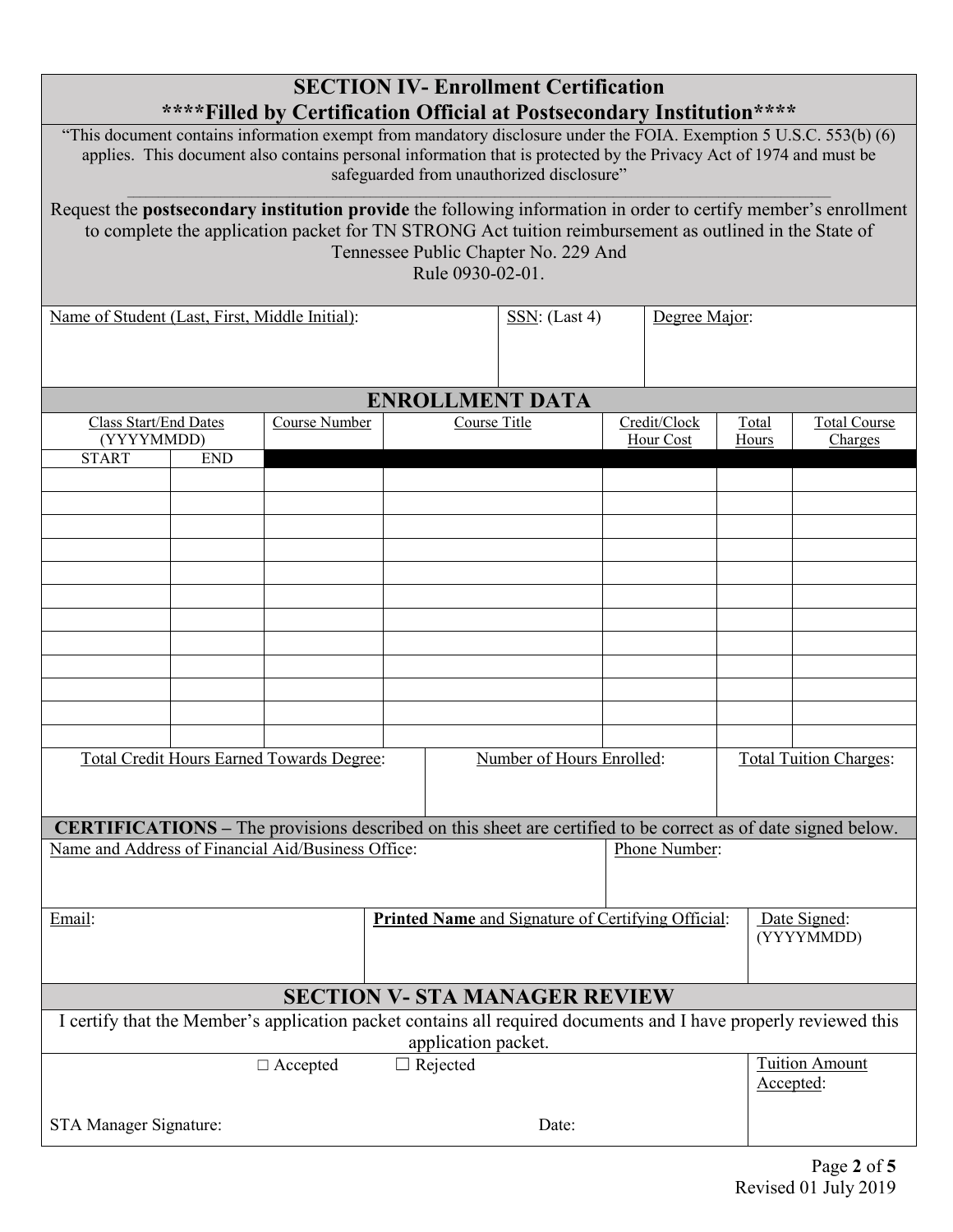

*Tennessee National Guard STRONG Act Tuition Reimbursement Statement of Understanding*



### **Applicants must initial each paragraph indicating the acceptance of this Agreement.** *This is a legal acknowledgement for record & is considered supporting documentation.*

I understand to be eligible for STRONG Act tuition reimbursement, I must be a member of the Tennessee National Guard and have not missed a *ship date* \* to begin **basic military training** prior to current course start date. (Applicant's Initials)

I understand that it is my **sole responsibility** to submit all required documentation, as part of a complete application packet to ensure proper and timely processing. (Applicant's Initials)

I understand that I must submit my **complete application** by the **submission deadlines** as follows: 1 October (Fall); 1 February (Spring); 1 June (Summer) depending upon date of courses. \_\_\_\_\_ (Applicant's Initials)

I understand that if my application is submitted **late** for any reason then it will be rejected. **Approval**  for STRONG Act tuition reimbursement is subject to **availability of funding**. \_\_\_\_\_ (Applicant's Initials)

I must serve in the Tennessee National Guard beyond the **end of the term for the academic period** for which STRONG Act tuition reimbursement is requested. (Applicant's Initials)

I understand that I must **first apply and exhaust ALL Federal Tuition Assistance (FTA)** when eligible before submitting my application for STRONG Act tuition reimbursement. (Applicant's Initials)

I understand that if I am an **Army National Guard member**, I must provide proof of an existing *'GoArmyEd' account*\*\* which provides access to FTA DOD funding. **State law requires usage of FTA before TN STRONG Act tuition reimbursement can be executed.** (Applicant's Initials)

I understand that if I am **a non-scholarship Army ROTC Cadet**, I must apply for and exhaust all FTA when eligible before submitting my application for STRONG Act tuition reimbursement. (Applicant's Initials)

I understand that if I fail to apply for and exhaust FTA as required by State law, **I will receive a reduced amount of STRONG Act tuition reimbursement.** \_\_\_\_\_ (Applicant's Initials)

I have **not** previously received a Bachelor's Degree from an accredited postsecondary institution. \_\_\_\_\_ (Applicant's Initials)

(\**ship date* for purposes of this program refers to the date a TNG Member departs to begin **basic military training.)**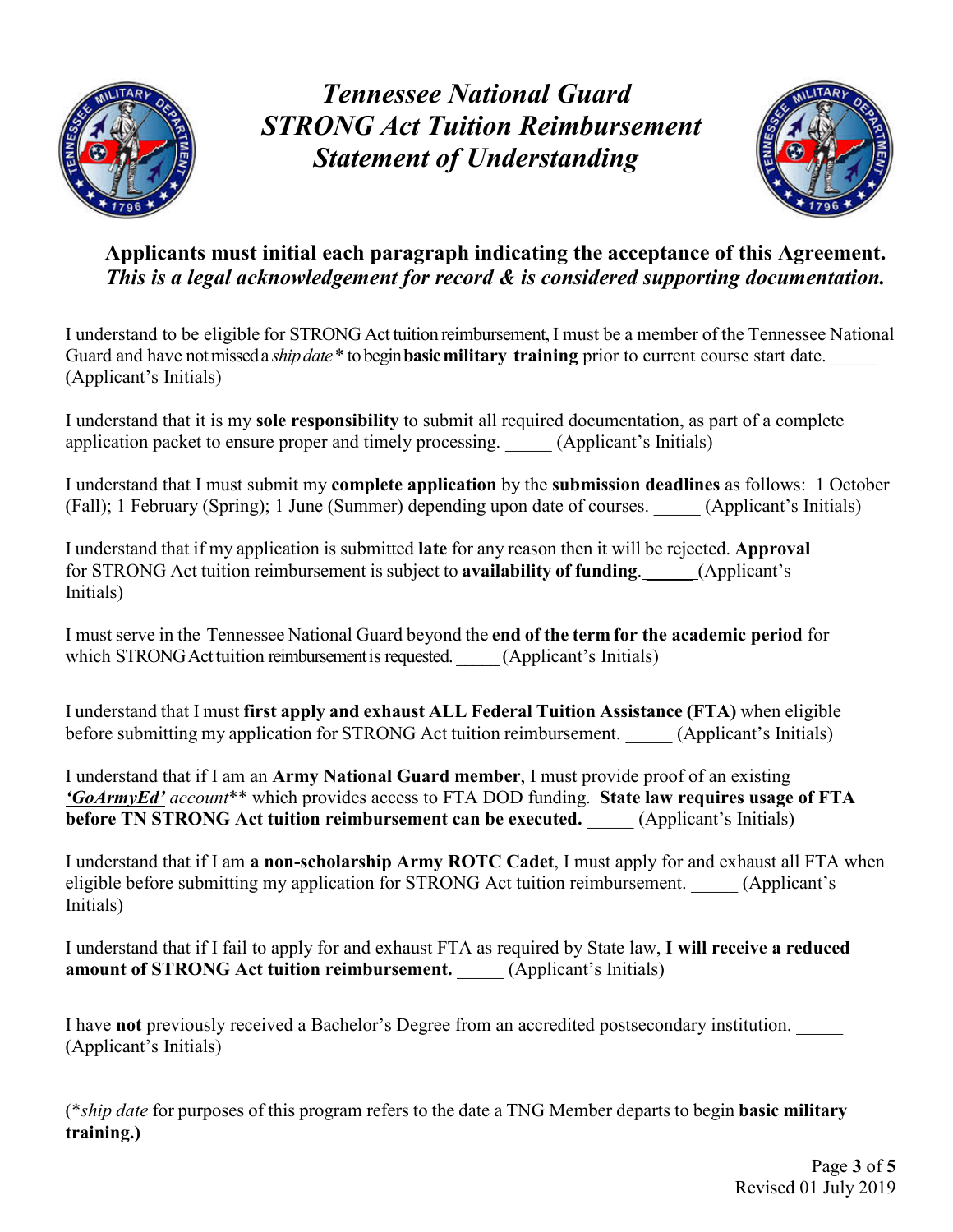

# *Tennessee National Guard STRONG Act Tuition Reimbursement Statement of Understanding*



I have not received nor have I applied for STRONG Act tuition reimbursement, which exceeds or will exceed more than **120 credit hours, 8 full-time semesters or equivalent** if the educational institution is on a system other than a semester system. \_\_\_\_\_ (Applicant's Initials)

I understand that I must successfully **complete all courses and maintain a GPA of 2.0** for the academic period that STRONG Act tuition reimbursement is being sought. (Applicant's Initials)

I understand if STRONG Act tuition reimbursement is approved, it shall **not exceed the actual tuition charged** by my chosen postsecondary institution approved to receive state or federal funds. \_\_\_\_\_ (Applicant's Initials)

I understand that TN STRONGActtuitionreimbursement must be **paidto an educational institution**, not to the individual. (Applicant's Initials)

I understand after submission of my application packet, **I must reportanychangesimmediately** to the State TuitionAssistance Manager to include withdrawals or adding additional courses. Course cost will not be covered after the schools official withdrawal date. \_\_\_\_\_ (Applicant's Initials)

I understand that I MUST provide a **copy of my unofficial transcripts and detailed itemized bill** for the academic period in which I have submitted an application packet for STRONG Act tuition reimbursement. This constitute a **complete application packet.** (Applicant's Initials)

I understand I MUST notify the State Tuition Managers if this funding **results in a degree (Associates or Bachelors**). Submit copy of diploma or transcripts. (Applicant's Initials)

I understand that my **questions**regarding the **program, application process, or payment** information should be directed to the State Tuition Assistance Manager. (Applicant's Initials)

**I have read and understand that if I do not comply with all of the above, I will not be approved for STRONG Act tuition reimbursement.** (Applicant's Initials)

**I understand that the STRONG Act tuition reimbursement program is subject to appropriations set**  by the Tennessee State Legislature and limitations are set forth in Public Chapter No. 229. \_\_\_\_\_ (Applicant's Initials)

**Applicant's** Signature **Date**  Date **Date Date Date Date** 

(\*\*Instructions for '*GoArmyEd*' accounts are on tn.gov/military/programs & benefits)